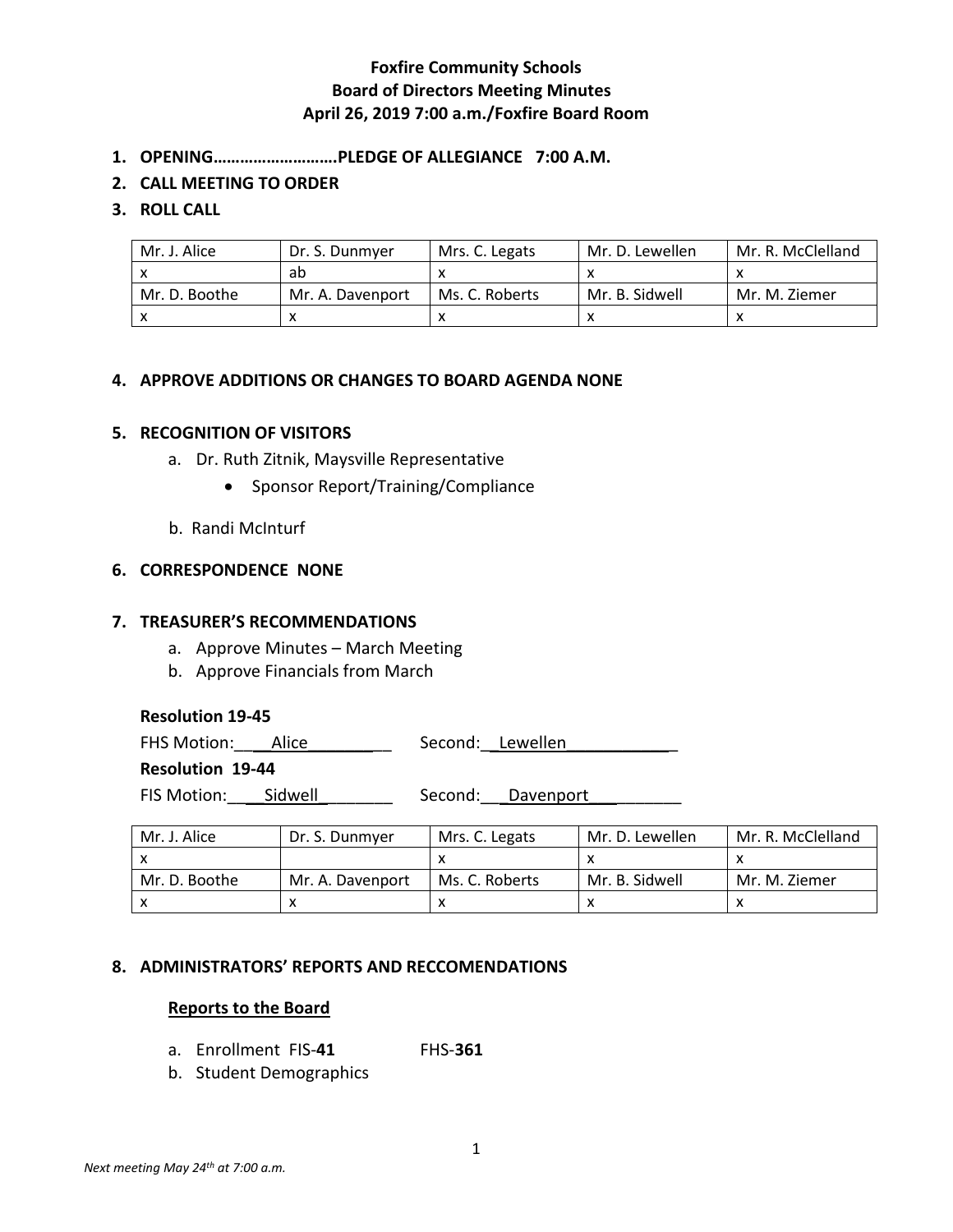# **Foxfire Community Schools Board of Directors Meeting Minutes April 26, 2019 7:00 a.m./Foxfire Board Room**

### **Recommendations for Consideration**

- a. Approve 2019 Graduation List
- b. Approve Stark State College for College Credit Plus
- c. Resignation of Virginia Strock

## **Resolution 19-46**

FHS Motion: Legats \_\_\_\_\_\_\_\_\_\_\_\_\_ Second: Lewellen

## **Resolution 19-45**

FIS Motion:\_\_\_Boothe\_\_\_\_\_\_\_\_\_\_\_ Second:\_\_\_Sidwell\_\_\_\_\_\_\_\_\_\_\_

| Mr. J. Alice  | Dr. S. Dunmyer   | Mrs. C. Legats | Mr. D. Lewellen | Mr. R. McClelland |
|---------------|------------------|----------------|-----------------|-------------------|
|               |                  |                |                 |                   |
| Mr. D. Boothe | Mr. A. Davenport | Ms. C. Roberts | Mr. B. Sidwell  | Mr. M. Ziemer     |
|               |                  |                |                 |                   |

# **9. EXECUTIVE SESSION** (If needed)

WHEREAS boards of education and other governmental bodies are required by statute "to take official action and to conduct all deliberations upon official business only in open meetings, unless the subject matter is specifically excepted by law"; WHEREAS "the minutes need only reflect the general subject matter of discussion in executive sessions"; and WHEREAS the members of a public body may hold an executive session only at a regular or special meeting for the sole purpose of consideration of any of the matters set forth below.

NOW THEREFORE BE IT RESOLVED under the provision of ORC 121.22, the board hereby enters executive session for the reason(s) herein stated:

\_\_\_\_ Personnel matters

- \_\_\_\_ Appointment of employee(s) (reemployment)
- \_\_\_\_ Promotion or compensation
- \_\_\_\_ Dismissal, discipline, or demotion of employee(s) or student(s)
- \_\_\_\_ Investigation of charges or complaints of employee(s) or student(s)
- \_\_x\_\_ Purchase or sale of property
- **\_\_\_\_\_** Conference with an attorney
- \_\_\_\_\_ Preparing for, conducting, or reviewing negotiations or bargaining
- \_\_\_\_\_ Matters required by federal law or state statutes to be confidential
- Specialized details of security arrangements

Time Entered: 7:18

Time Exited: 8:15

| <b>Resolution 19-47</b> |                        |               |         |  |  |  |
|-------------------------|------------------------|---------------|---------|--|--|--|
|                         | FHS Motion: McClelland | Second: Alice |         |  |  |  |
| <b>Resolution 19-46</b> |                        |               |         |  |  |  |
| FIS Motion:             | Davenport              | Second:       | Sidwell |  |  |  |